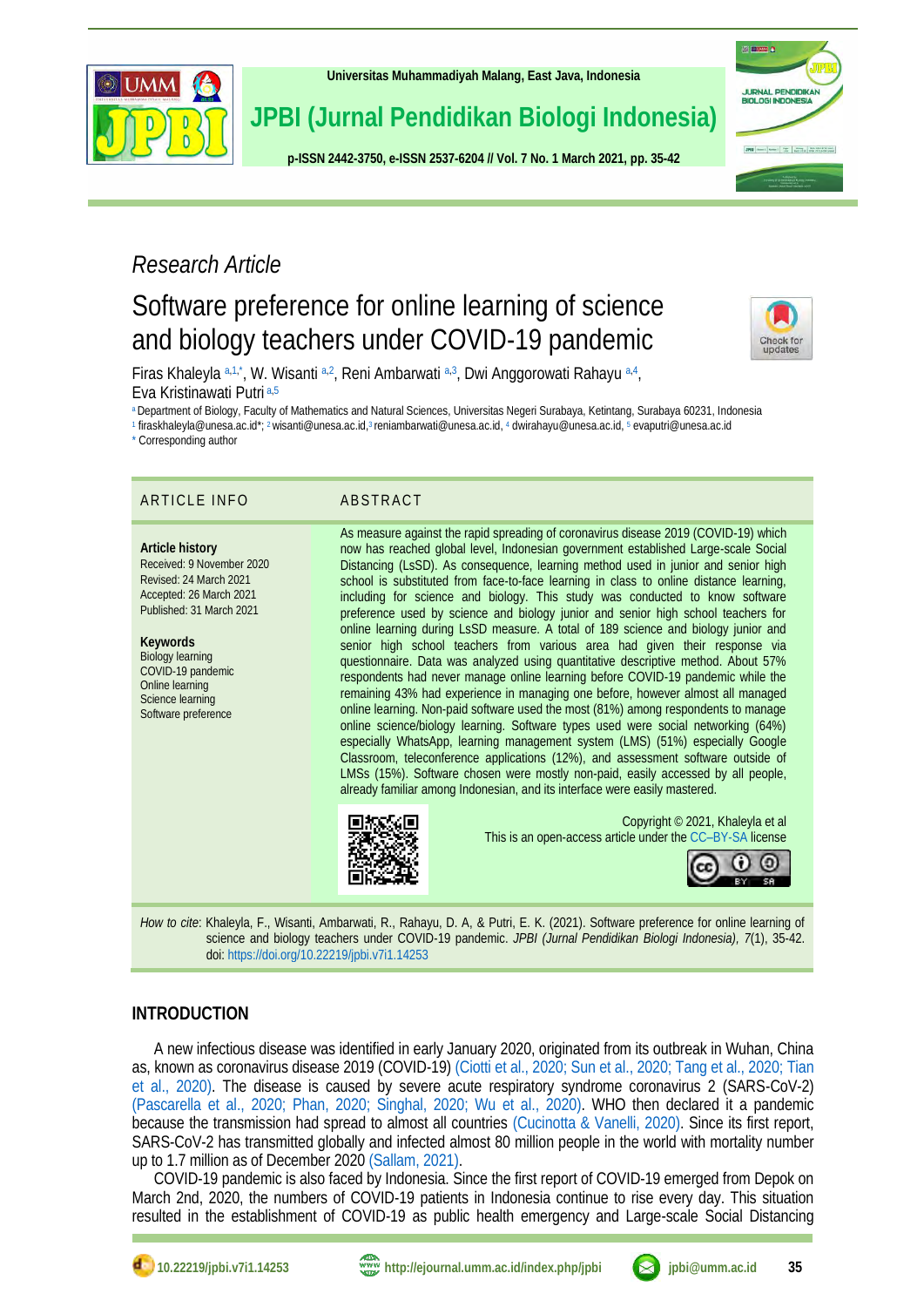(LsSD or *Pembatasan Sosial Berskala Besar*/*PSBB*) as measure to minimize transmission [\(Djalante et al.,](#page-5-2)  [2020;](#page-5-2) [Setiati & Azwar, 2020\).](#page-6-5) By October, the number of patients infected by COVID-19 in Indonesia had surpassed 300,000 and the number of new cases continued to rise dail[y \(Sparrow et al., 2020\).](#page-6-6)

Large-scale Social Distancing measure affected various social and economic activity in Indonesian community, including learning activity in junior and senior high school [\(Atmojo & Nugroho, 2020;](#page-5-3) [Gandasari &](#page-5-4)  [Dwidienawati, 2020\).](#page-5-4) Since March, most classical learning in classes at high school are substituted by online classes for distance learning, especially in area affected by COVID-19 [\(Churiyah & Sakdiyyah, 2020;](#page-5-5) [Yulia,](#page-7-3)  [2020\).](#page-7-3) Consequently, high school teachers who are used to conduct learning activity in classical classes must change their methods into distance learning, most commonly via online, not exceptionally science and biology teachers.

In online learning, the educational process takes place via the internet. It provides access to learning experience relates to not only geographical distance, but also various other issues which prevent attendance in class [\(Kim, 2020\),](#page-6-7) such as during LsSD measure establishment. Distance learning brings the element of flexibility to learning process through the use of technologie[s \(Mahlangu, 2018;](#page-6-8) [Tavukcu et al., 2011\).](#page-7-4)

During critical time of pandemic, instructors are faced with various software options to be used in distance learning. Software as intermediary of instructors and learners in online learning have important roles, not only as communication medium of both sides, but also to maintain the continuity of learning process. In addition, current high school students are digital natives who have known and are familiar with online interaction since young, implying apt digital literacy. Attitude, digital literacy, and self-efficacy are necessary to support optimal online learning [\(Prior et al., 2016\)](#page-6-9), as technological readiness related a lot to students' learning [\(Geng et al.](#page-5-6)  2019). Choosing the right software can not only support efficient and effective online learning environment, but also encourage positive response from learners.

Processes in science, especially in Biology, implies manner or scientific activity for natural phenomena to describe the product obtained in the form of science facts, principles, laws, or theories. Science (include biology) containing six elements, including active learning, discovery/inquiry activity approach, scientific literacy, constructivism, science, technology, and society, and the existence of truth [\(Sudarisman, 2015\).](#page-6-10) Fundamentally, based on its content, science and biology learning has specific characteristics different from other subjects. In relation to learning about living things, environments, and the relation between the two, the knowledge content does not only relate to scientific concrete facts related to nature, but also related to various abstract concepts [\(Kampourakis & Stern, 2018\),](#page-5-7) for example chemical metabolism inside the body, hormone and coordination systems. Thus, one of the main challenges of a biology/science teacher is to determine the correct software to optimize the learning of such concepts, so students can perform active learning just like in classical classes. During this period of social limitation, instructors are challenged to be able to train skills and give understanding as optimal as in classical classes. In addition, instructors are also required to be able to create learning atmosphere to train thinking skills important for science learning.

Up until now, study on software use for distance learning is still limited in Indonesia. Previous studies focused on the difficulty of using and adapting to software during online learning (Azhari [& Fajri, 2021;](#page-5-8) [Febrianto et al., 2020\),](#page-5-9) while other was limited to the use of one type of software [\(Susilo, 2008\).](#page-6-11) However, there are still no study examining software preferences during online learning in Indonesia. Along with the development of online learning with the establishment of ban in classical classes to limit COVID-19 transmission, the role of software as bridge in learning between instructors and students become important. Instructors using software in online learning expect outcome of students able to obtain information as optimal as in classical classes. As distance learning has still very limitedly performed in Indonesian high school in prepandemic period, study of software use during rapid development of online learning during LsSD establishment is necessary.

This study was conducted to know the software preferences of science and biology teachers conducting online distance learning in junior and senior high school during initial establishment of LsSD measure to minimize COVID-19 transmission. By knowing software preferences used by teachers, we can evaluate various factors affecting online learning in high school in Indonesia, especially from technology viewpoint, and models of interaction occurred between instructors and learners in distance learning, especially during LsSD period where distance learning started be more commonly applied as substitute. Result of study can be used for further consideration of software to be used or developed in online learning in Indonesia during the continued period of social interaction limitation.

#### **METHOD**

This study was designed as quantitative descriptive research using random survey method. Survey was conducted online using Google Form sent via WhatsApp message at April 24-26th 2020. Respondents were 189 science and Biology teachers of junior and senior high school from various area who were affected by national-wide LsSD measure selected randomly not restricted to certain area. Instrument used was mixed questionnaire based on preliminary literature review. Point of questions are presented i[n Table 1.](#page-2-0)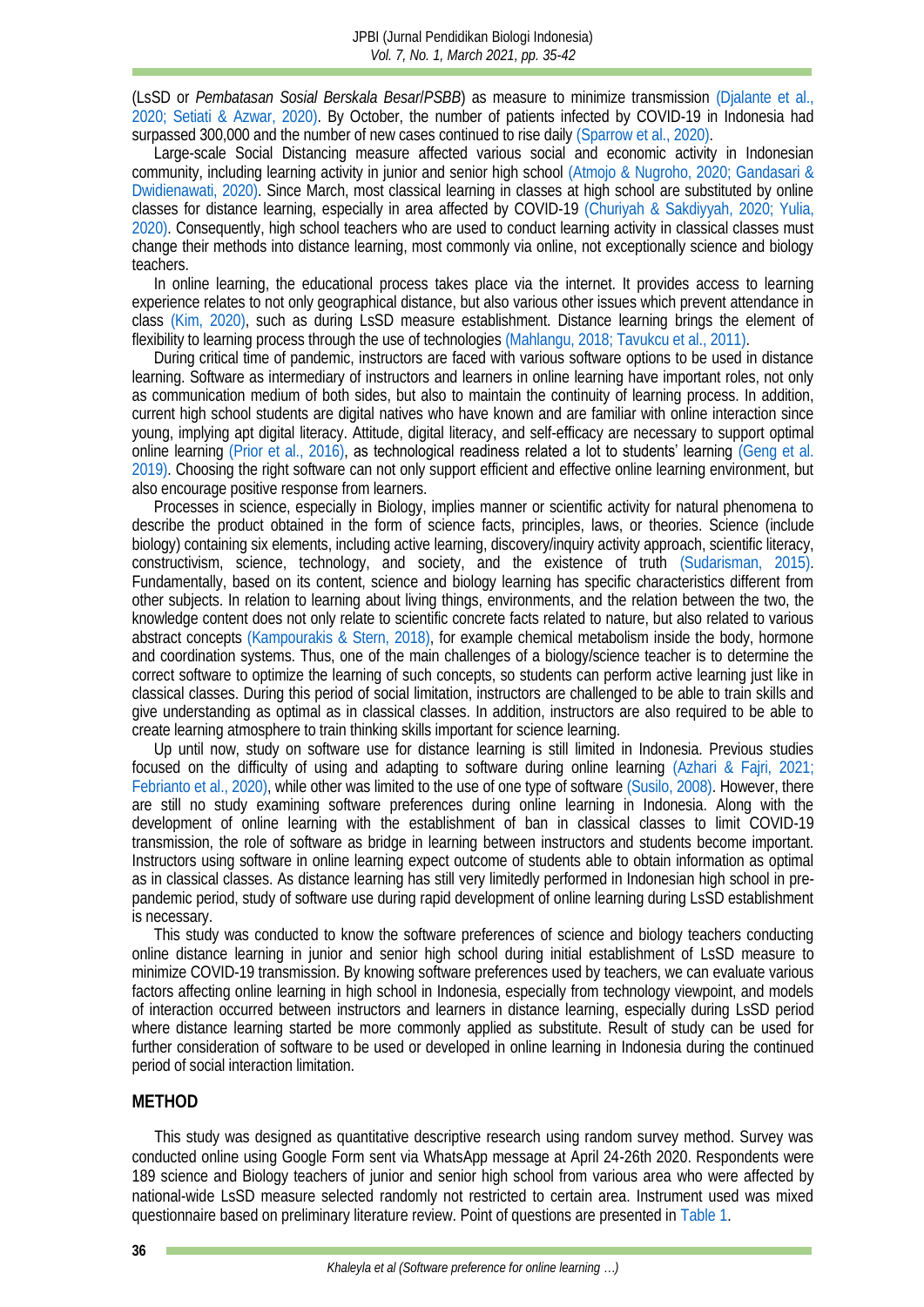Questions were formulated to evaluate experience in conducting online learning before and during pandemic, type of application chosen to conduct online learning, application source, and the use of teleconference application. Respondents were asked to choose one of the provided answers except for question number 5, where respondents could choose more than one answers and number 6 where respondents were asked to write the name of software they used. Data obtained was analyzed based on the quantitative descriptive approach. Data were analyzed with descriptive analysis by calculating the frequency and percentage. The respondents provided information on age, sex, teaching level, occupation and mailing address.

<span id="page-2-0"></span>

| No | Questions                                                   |                              | Response choice            |
|----|-------------------------------------------------------------|------------------------------|----------------------------|
|    | Do you have experience in conducting online learning before | $\partial$ .                 | Yes                        |
|    | pandemic?                                                   |                              | No.                        |
|    | Do you conduct online learning during pandemic?             | a.                           | Yes                        |
|    |                                                             |                              | No.                        |
| 3  | What is the source of software you used to conduct online   | a.                           | Free/non-paid software     |
|    | learning?                                                   | b.                           | Provided by school         |
| 4  | What types of software you used in online<br>learning?      | a.                           | Social networking          |
|    | (can choose more than one)                                  | b.                           | Learning Management System |
|    |                                                             |                              | Assessment and evaluation  |
|    |                                                             | d.                           | Teleconference             |
| 5  | Do you have experience to conduct teleconference for online | a.                           | Yes                        |
|    | learning during LsSD?                                       |                              | No                         |
|    | What software do you use in conducting online learning?     | Writing the name of software |                            |

### **RESULTS AND DISCUSSION**

A survey involving biology and science teachers to determine the software preferences they use in online learning has been carried out in this study. Most respondents in the current study were female (76%) and more than half (57%) taught in senior high school [\(Table 2\)](#page-2-1). About 57% respondents had never conduct online learning before COVID-19 pandemic. As much as 94% respondents were conducting online classes during LsSD measure at the time of survey. Most respondents chose non-paid software as medium while the remaining used software specially provided by schools. The types of software used by most respondents for online learning were social networking (64%) and Learning Management Systems (LMSs) (51%). About 15% used assessment and evaluation software outside of provided by LMSs, while 12% used teleconference applications. However, only 27% respondents ever used teleconference to support online learning they conducted [\(Table 3\)](#page-3-0). At the initial establishment of LsSD, most science and biology teachers chose WhatsApp as software medium to conduct their classes. In addition, Google classroom seemed to be the LMS most respondents used to manage their online classes, even though other LMSs were also used [\(Figure 1\)](#page-3-1).

<span id="page-2-1"></span>

| Table 2. Demographic characteristics of respondents |                |                |  |  |  |
|-----------------------------------------------------|----------------|----------------|--|--|--|
| Category                                            | Response       | Percentage (%) |  |  |  |
| Sex                                                 | <b>Male</b>    | 24             |  |  |  |
|                                                     | Female         | 76             |  |  |  |
| Teaching on level                                   | Junior high    | 43             |  |  |  |
|                                                     | Senior high    | 57             |  |  |  |
| Age                                                 | 22-35 years    | 37             |  |  |  |
|                                                     | 36-50 years    | 47             |  |  |  |
|                                                     | Above 51 years |                |  |  |  |

Online learning has the possibility to be able to support learning processes, collaboration, flexibility, and distribution of education, as well as evaluation. Successful use of online learning is based on the combination of educational competence with contextual understanding into a strategy, including of how to use digital educational methods [\(Bhuasiri et al., 2012;](#page-5-10) [Muresan & Gogu, 2013;](#page-6-12) [Rensburg, 2018;](#page-6-13) [Sonesson et al., 2017\).](#page-6-14) However, there are several factors that potentially become barriers, for example administrative issues, academic ability, technical ability, learner motivation, time and support for learning, internet cost and availability [\(Muilenburg & Berge, 2005\).](#page-6-15) In addition, to support flexible online learning, there are two important factors that affect response of learners; positive perception on ease of access and the usage of flexible learning material, and autonomic and innovative learning style [\(Drennan, et al., 2005\)](#page-5-11). There's also a concern that distance learning can compromise the quality of learning due to lack of interaction practices [\(Markova et al., 2017;](#page-6-16) [Tan,](#page-7-5)  [2017\).](#page-7-5)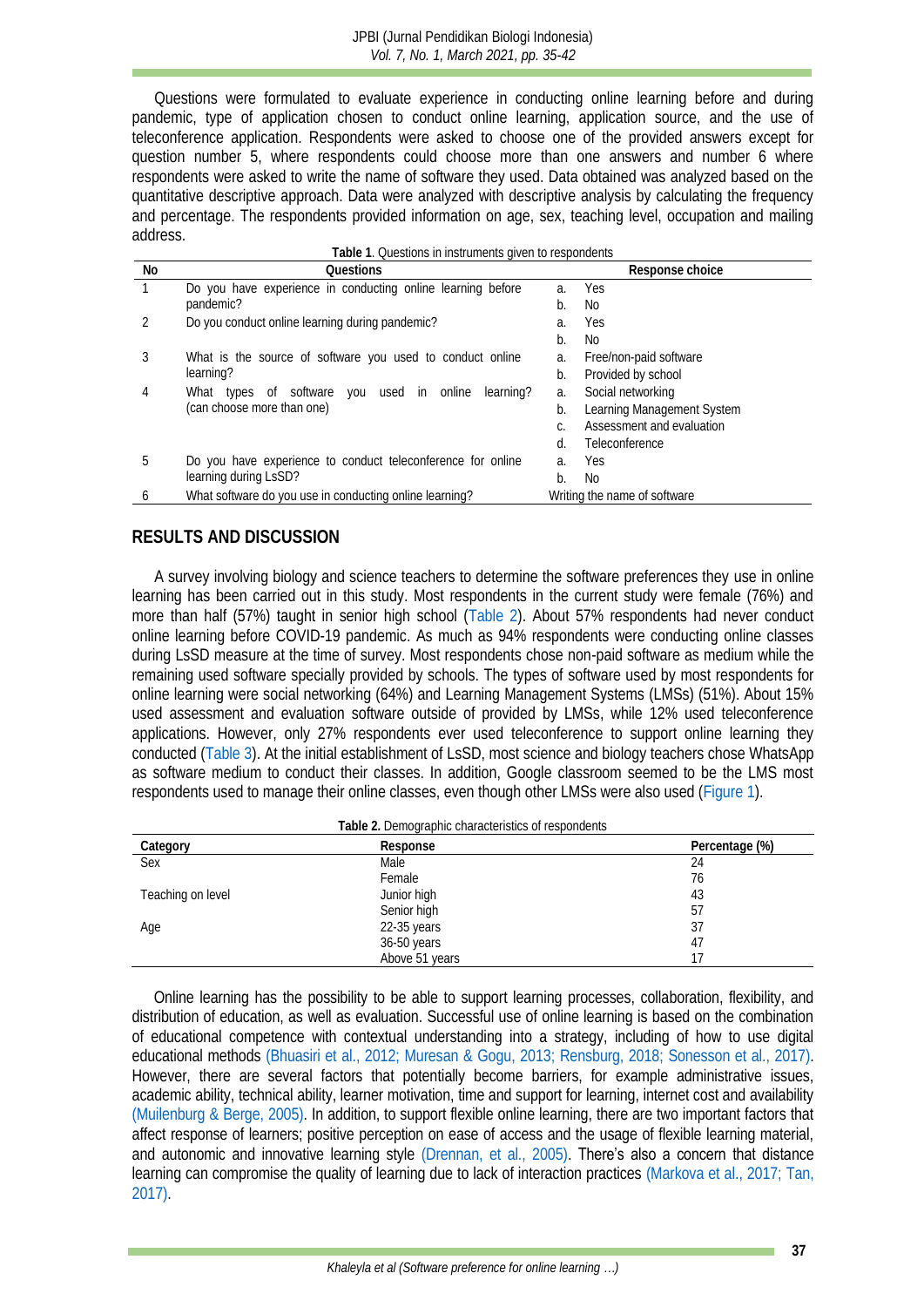Based on those elaboration, one of the factors that determine the effectiveness of online learning is choosing the right software as medium. Software acts as bridge and prop that facilitate interaction of instructors and learners, thus become an important in conducting and maintaining online learning. Using the right technology can enable learners to be more flexible despite various constraints that may arise [\(Bell et al., 2017\).](#page-5-12)

<span id="page-3-0"></span>

| Table 3. Response to questionnaire                            |                            |                |  |  |  |
|---------------------------------------------------------------|----------------------------|----------------|--|--|--|
| Question                                                      | Response                   | Percentage (%) |  |  |  |
| Have experience in conducting online learning before pandemic | Yes                        | 43             |  |  |  |
|                                                               | No.                        | 5.             |  |  |  |
| Conducting online learning during pandemic                    | <b>Yes</b>                 | 94             |  |  |  |
|                                                               | No                         | <sub>(</sub>   |  |  |  |
| Source of software used to conduct online learning            | Free/non-paid software     | 81             |  |  |  |
|                                                               | Provided by school         | 19             |  |  |  |
| Software types used in online learning                        | Social networking          | 64             |  |  |  |
|                                                               | Learning Management System | 51             |  |  |  |
|                                                               | Assessment and evaluation  | 15             |  |  |  |
|                                                               | Teleconference             |                |  |  |  |
| Have experience to conduct teleconference for online learning | Yes                        |                |  |  |  |
|                                                               | No                         |                |  |  |  |

<span id="page-3-1"></span>

#### Type of software

**Figure 1**. Software used by science/biology teachers in junior and senior high schools to conduct online learning during LsSD measure.

In the current study, about 57% of respondents had never manage online learning activity, but as much as 94% of them was conducting online learning during pandemic. This implied on somewhat low experience of science and biology instructors in high schools in managing online learning before pandemic. Their low experience could consequently affect their preparation when classical classes were temporarily stopped in most schools during the establishment of LsSD measure. It could also affect the fluency and continuity of online learning during the continued ban on classical classes.

About 81% of respondents chose to use non-paid software, while the remaining 19% used application provided by school. This proportion showed that ease of access to software became quite an influencing factor in choosing software. Software which are easier to be accessed support its users to familiarize themselves faster, thus consequently affect the continuity of learning process. As previously reported, ease of access of the technology used in online learning is one of factors that can determine the success of online learning [\(Parsazadeh et al., 2013\).](#page-6-17)

On the types of application used for distance learning, most of respondents preferred to use social networking application (64%) and LMSs (51%). Various LMSs provide learners a comprehensive environment to communicate with instructors, submit tasks, review learning goals, download materials, participate in discussions, and view their learning progress [\(Thoms & Eryilmaz, 2014\).](#page-7-6) With its array of features, LMS can substitute most activity and interaction occurs in classical classes. However, collaborative interaction among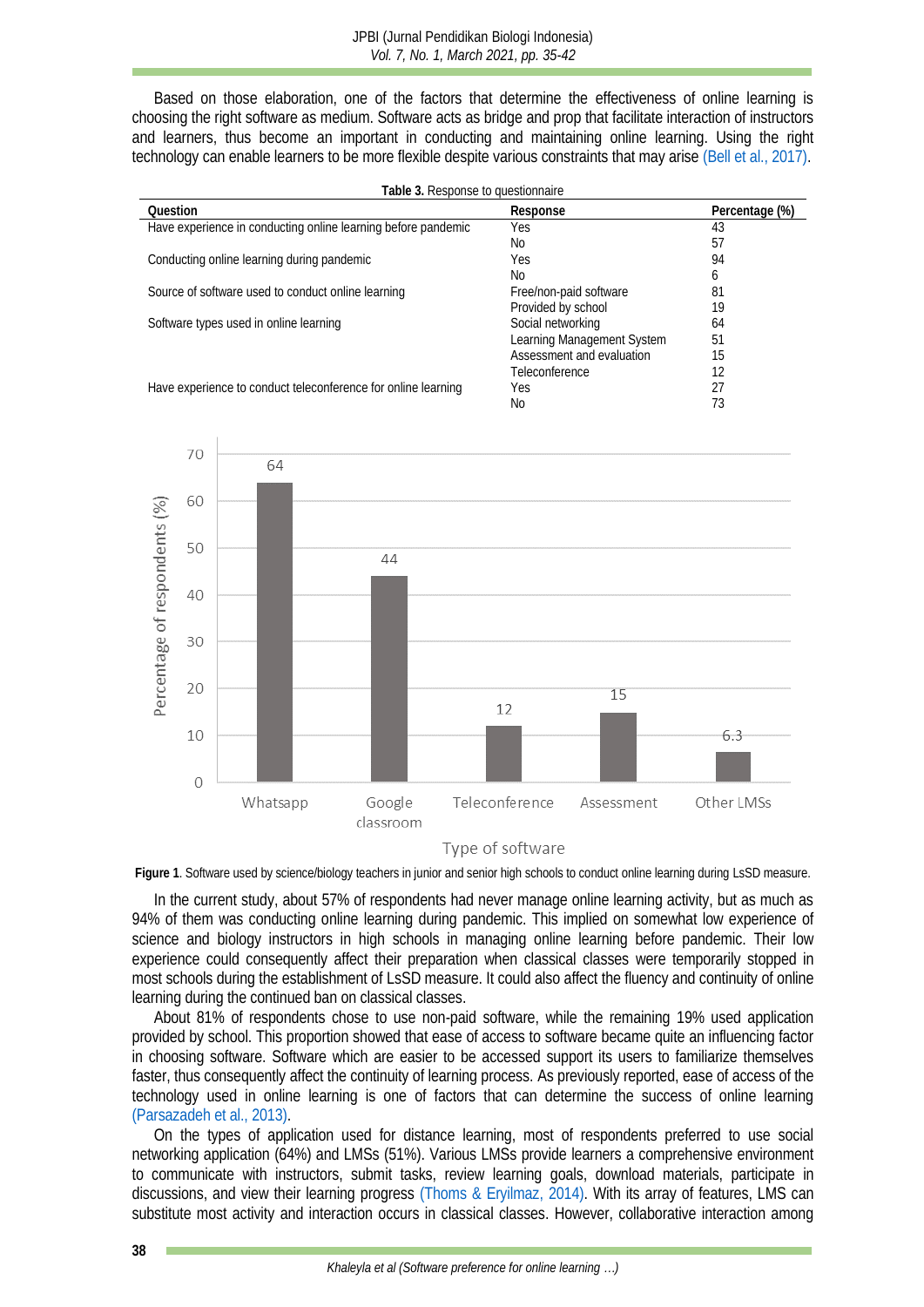learners is still limited in the most LMSs available. This can be covered by the utilization of social networking application. The use of social networking software can solve the limited communication and eliminate the need for shared time and place in the learning environment among learners [\(Ractham & Firpo, 2011\).](#page-6-18) Most respondent participate in the survey used both LMS and social networking in tandem for their online classes.

In addition of LMS and social networking software, other application types used by science and biology teachers were teleconference (12%) and assessment software outside LMS (15%). The use of teleconference in online learning was still limited among respondent; only 27% had conduct teleconference to support their online classes. In its implementation for online learning, teleconference can ensure real-time interaction between instructors and learners, in addition to prominent social presence, unlike in LMS or social networking applications, almost mirroring classical classes in synchronous learning [\(Basilaia & Kvavadze, 2020\).](#page-5-13) As previously studied, social presence still become a key element that affects the quality of online learning [\(Cobb,](#page-5-14)  2009). Better sociability in online learning also found to support students satisfaction in learning [\(Richardson et](#page-6-19)  [al., 2017;](#page-6-19) [Weidlich & Bastiaens, 2019\).](#page-7-7) However, other than interaction and social presence, teleconference software is still hindered by its cost and limited access to internet.

In addition of LMS and social networking software, other application types used by science and biology teachers were teleconference (12%) and assessment software outside LMS (15%). The use of teleconference in online learning was still limited among respondent; only 27% had conduct teleconference to support their online classes. In its implementation for online learning, teleconference can ensure real-time interaction between instructors and learners, in addition to prominent social presence, unlike in LMS or social networking applications, almost mirroring classical classes [\(Basilaia & Kvavadze, 2020\).](#page-5-13) As previously studied, social presence still become a key element that affects the quality of online learning [\(Cobb, 2009\).](#page-5-14) However, in Indonesia, the use of teleconference software is still hindered by its cost and limited access to internet. High cost of communication and information still continues to be challenge in distance learning [\(Mahlangu, 2018\).](#page-6-8)

Based on response given by participants, two of the most popular software for online learning of science and biology teachers in high school to conduct their classes were WhatsApp and Google Classroom. WhatsApp as social networking software is easily accessed, non-paid, and familiar among communities in Indonesia. WhatsApp was also the software popular to be used in online learning in Biology department, Universitas Negeri Surabaya due to its ease of access and use in communicating with students [\(Faizah, et](#page-5-15)  al., 2021). WhatsApp was also used as online classes platform during COVID-19 pandemic in West Bengal, India, mainly to share materials and evaluate students [\(Kapasia et al., 2020\).](#page-6-20) It was also the most popular platform to be used by lecturers in Mataram to conduct their classes [\(Gunawan, et al., 2020\).](#page-5-16) In the other hand, Google Classroom is a non-paid LMS with simple interface that is easy to be mastered and can be accessed by everyone. Google Classroom has also been used by Department of Biological and Chemical Sciences in Lebanese International University to shift from classical to online learning in the wake of COVID-19 pandemic [\(Hallal, et al., 2020\).](#page-5-17)

One of the most important point of features of each software is in the ease of giving or deliver visualization to students. Scientific visualization has long played an essential role in biology education, especially in communicating concepts of phenomena difficult to be seen by naked eyes. Visualization can play a critical role in transforming the way students think about scientific realm [\(Jenkinson, 2018\).](#page-5-18)The use of software and technology has supported the delivers of certain visualizations to students and increase the effectiveness of learning. Other important point is that both software can facilitate both synchronous and asynchronous learning, supporting the flexibility of students in online learning.

All in all, this study is still limited based on the number of small respondents. Results might be largely affected by situation in respective region in where the respondents resided. Further study is needed to review the current condition of online learning and software used by instructors with larger number of respondents and more representative area distribution of respondents.

#### **CONCLUSION**

Based on results, most science and biology teachers in junior and senior high school had little experience in managing online learning before COVID-19 pandemic occurred, but most of them did conduct online learning during LsSD. The types of software mostly chosen to conduct online learning during initial establishment of LsSD measure in COVID-19 pandemic were LMSs (89%) dan social networking (51%) software, which most participants used in tandem. Software chosen were mostly non-paid, easily accessed by all people, already familiar among Indonesian, and its interface easily mastered. Further study can be performed to evaluate the effectiveness of learning based on software choices used by biology/science teacher. Based on result of study which implied on low preparation in preparing online learning, we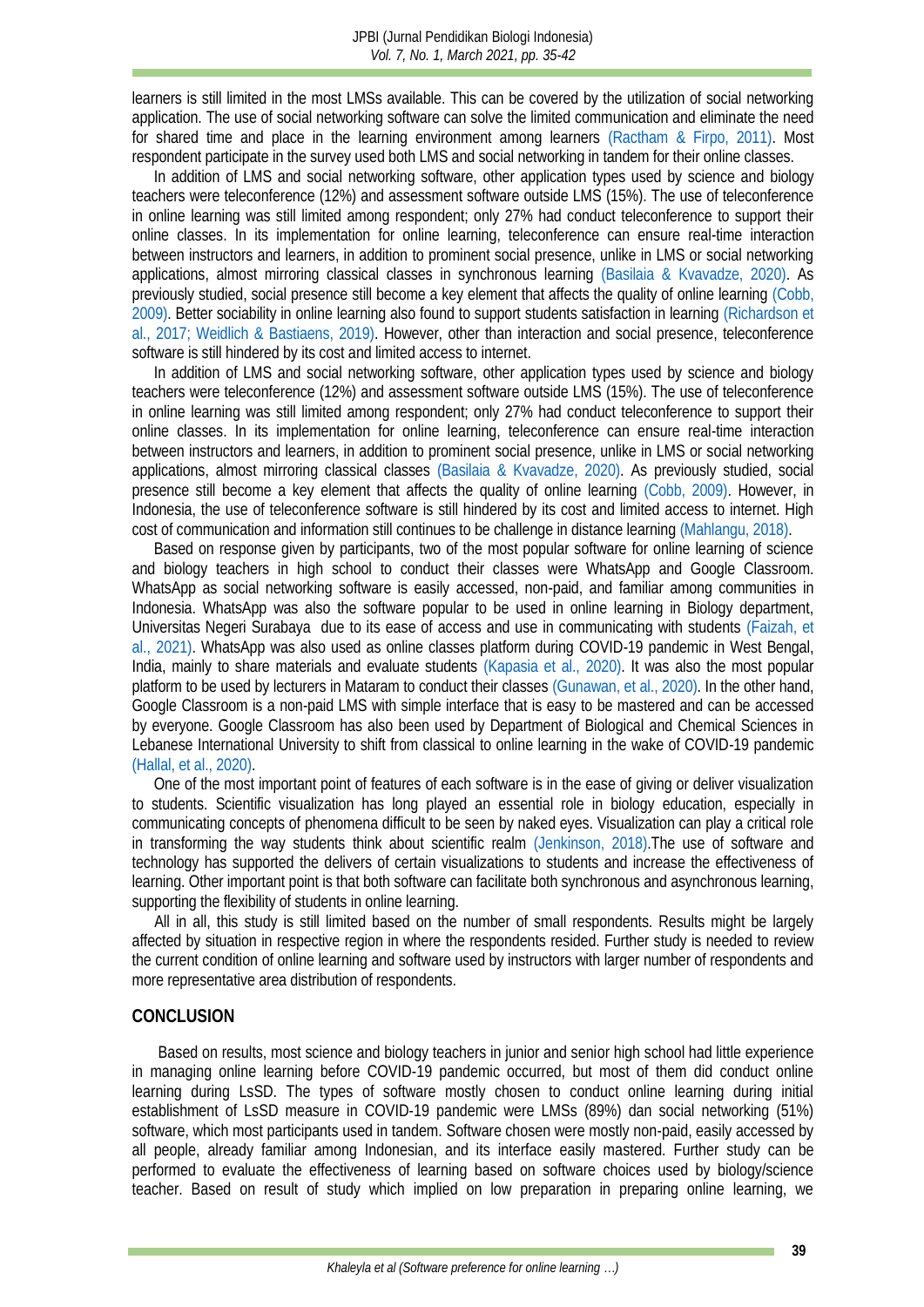recommend establishment or certain program to support instructors in understanding and optimizing software used in online learning to increase the effectiveness of learning during pandemic period.

### **REFERENCES**

- <span id="page-5-3"></span>Atmojo, A. E. P., & Nugroho, A. (2020). EFL classes must go online! Teaching activities and challenges during COVID-19 pandemic in Indonesia. *Register Journal*, *13*(1), 49–76. [https://doi.org/10.18326/rgt.v13i1.49-](https://doi.org/10.18326/rgt.v13i1.49-76) [76](https://doi.org/10.18326/rgt.v13i1.49-76)
- <span id="page-5-8"></span>Azhari, B., & Fajri, I. (2021). Distance learning during the COVID-19 pandemic: School closure in Indonesia.<br>International Journal of Mathematical Education in Science and Technology. *International Journal of Mathematical Education in Science and Technology*. <https://doi.org/10.1080/0020739X.2021.1875072>
- <span id="page-5-13"></span>Basilaia, G., & Kvavadze, D. (2020). Transition to online education in schools during a SARS-CoV-2 coronavirus (COVID-19) pandemic in Georgia. *Pedagogical Research*, *5*(4), em0060. <https://doi.org/10.29333/pr/7937>
- <span id="page-5-12"></span>Bell, S., Douce, C., Caeiro, S., Teixeira, A., Martín-Aranda, R., & Otto, D. (2017). Sustainability and distance learning: a diverse European experience? *Open Learning*, *32*(2), 95–102. <https://doi.org/10.1080/02680513.2017.1319638>
- <span id="page-5-10"></span>Bhuasiri, W., Xaymoungkhoun, O., Zo, H., Rho, J. J., & Ciganek, A. P. (2012). Critical success factors for elearning in developing countries: A comparative analysis between ICT experts and faculty. *Computers & Education*, *58*(2), 843–855[. https://doi.org/10.1016/j.compedu.2011.10.010](https://doi.org/10.1016/j.compedu.2011.10.010)
- <span id="page-5-5"></span>Churiyah, M., & Sakdiyyah, D. A. (2020). Indonesia education readiness conducting distance learning in COVID-19 pandemic situation. *International Journal of Multicultural and Multireligious Understanding*, *7*(6), 491–507.<https://doi.org/10.18415/ijmmu.v7i6.1833>
- <span id="page-5-0"></span>Ciotti, M., Angeletti, S., Minieri, M., Giovannetti, M., Benvenuto, D., Pascarella, S., Sagnelli, C., Bianchi, M., Bernardini, S., & Ciccozzi, M. (2020). COVID-19 outbreak: An overview. *Chemotherapy*, *64*(5-6), 215– 223.<https://doi.org/10.1159/000507423>
- <span id="page-5-14"></span>Cobb, S. C. (2009). Social presence and online learning: A current view from a research perspective. *Journal of Interactive Online Learning*, *8*(3), 241–254.<https://www.ncolr.org/jiol/issues/pdf/8.3.4.pdf>
- <span id="page-5-1"></span>Cucinotta, D., & Vanelli, M. (2020). WHO declares COVID-19 a pandemic. *Acta Biomedica*, *91*(1), 157–160. <https://doi.org/10.23750/abm.v91i1.9397>
- <span id="page-5-2"></span>Djalante, R., Lassa, J., Setiamarga, D., Sudjatma, A., Indrawan, M., Haryanto, B., Mahfud, C., Sinapoy, M. S., Djalante, S., Rafliana, I., Gunawan, L. A., Surtiari, G. A. K., & Warsilah, H. (2020). Review and analysis of current responses to COVID-19 in Indonesia: Period of January to March 2020. *Progress in Disaster Science*, *6*, 100091.<https://doi.org/10.1016/j.pdisas.2020.100091>
- <span id="page-5-11"></span>Drennan, J., Kennedy, J., & Pisarski, A. (2005). Factors affecting student attitudes toward flexible online learning in management education. *Journal of Educational Research*, *98*(6), 331–338. <https://doi.org/10.3200/JOER.98.6.331-338>
- <span id="page-5-15"></span>Faizah, U., Ambarwati, R., & Rahayu, D. (2021). From offline to online learning: various efforts to secure the learning process during covid-19 outbreaks. *Journal of Physics: Conference Series*, *1747*(1), 012002. <https://doi.org/10.1088/1742-6596/1747/1/012002>
- <span id="page-5-9"></span>Febrianto, P. T., Mas'udah, S., & Megasari, L. A. (2020). Implementation of online learning during the COVID-19 pandemic on Madura Island, Indonesia. *International Journal of Learning, Teaching and Educational Research*, *19*(8), 233–254.<https://doi.org/10.26803/ijlter.19.8.13>
- <span id="page-5-4"></span>Gandasari, D., & Dwidienawati, D. (2020). Content analysis of social and economic issues in Indonesia during the COVID-19 pandemic. *Heliyon*, *6*(11), e05599[. https://doi.org/10.1016/j.heliyon.2020.e05599](https://doi.org/10.1016/j.heliyon.2020.e05599)
- <span id="page-5-6"></span>Geng, S., Law, K. M. Y., & Niu, B. (2019). Investigating self-directed learning and technology readiness in blending learning environment. *International Journal of Educational Technology in Higher Education*, *16*(1), 1–22.<https://doi.org/10.1186/s41239-019-0147-0>
- <span id="page-5-16"></span>Gunawan, G., Suranti, N. M. Y., & Fathoroni, F. (2020). Variations of models and learning platforms for prospective teachers during the COVID-19 pandemic period. *Indonesian Journal of Teacher Education*, *1*(2), 61–70.<https://journal.publication-center.com/index.php/ijte/article/view/95>
- <span id="page-5-17"></span>Hallal, K., HajjHussein, H., & Tlais, S. (2020). A quick shift from classroom to Google Classroom: SWOT analysis. *Journal of Chemical Education*, *97*(9), 2806–2809. <https://doi.org/10.1021/acs.jchemed.0c00624>
- <span id="page-5-18"></span>Jenkinson, J. (2018). Molecular miology meets the learning sciences: Visualizations in education and outreach. In *Journal of Molecular Biology* (Vol. 430, Issue 21, pp. 4013–4027). Academic Press. <https://doi.org/10.1016/j.jmb.2018.08.020>

<span id="page-5-7"></span>Kampourakis, K., & Stern, F. (2018). Reconsidering the meaning of concepts in biology: Why distinctions are

**40**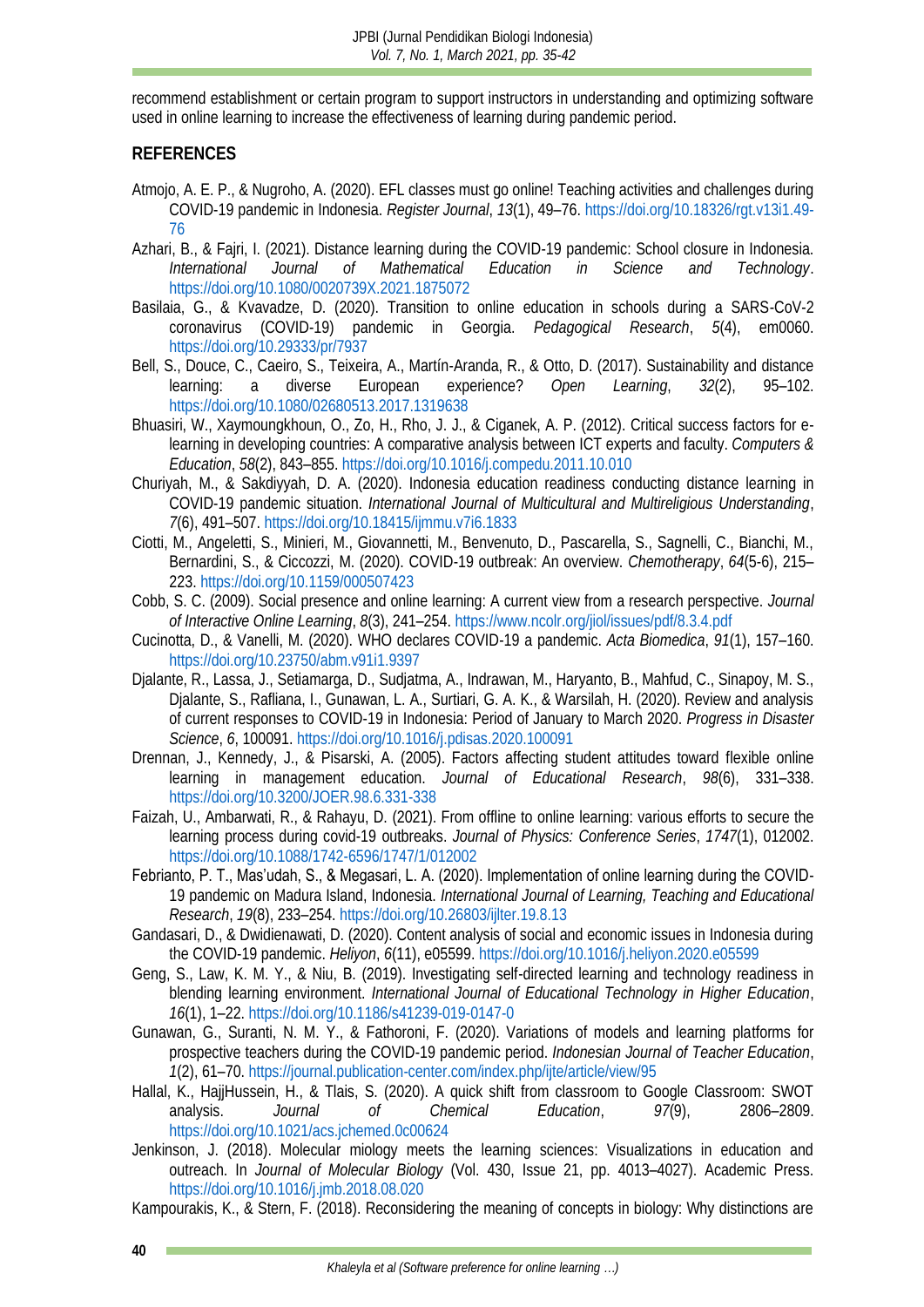so important. *BioEssays*, *40*(11), 1800148.<https://doi.org/10.1002/bies.201800148>

- <span id="page-6-20"></span>Kapasia, N., Paul, P., Roy, A., Saha, J., Zaveri, A., Mallick, R., Barman, B., Das, P., & Chouhan, P. (2020). Impact of lockdown on learning status of undergraduate and postgraduate students during COVID-19 pandemic in West Bengal, India. *Children and Youth Services Review*, *116*, 1–5. <https://doi.org/10.1016/j.childyouth.2020.105194>
- <span id="page-6-7"></span>Kim, J. (2020). Learning and teaching online during COVID-19: Experiences of student teachers in an early childhood education practicum. *International Journal of Early Childhood*, *52*(2), 145–158. <https://doi.org/10.1007/s13158-020-00272-6>
- <span id="page-6-8"></span>Mahlangu, V. P. (2018). The good, the bad, and the Ugly of distance learning in higher education. In *Trends in E-learning*. InTech.<https://doi.org/10.5772/intechopen.75702>
- <span id="page-6-16"></span>Markova, T., Glazkova, I., & Zaborova, E. (2017). Quality issues of online distance learning. *Procedia - Social and Behavioral Sciences*, *237*, 685–691[. https://doi.org/10.1016/j.sbspro.2017.02.043](https://doi.org/10.1016/j.sbspro.2017.02.043)
- <span id="page-6-15"></span>Muilenburg, L. Y., & Berge, Z. L. (2005). Students barriers to online learning: A factor analytic study. In *Distance Education* (Vol. 26, Issue 1, pp. 29–48). https://doi.org/10.1080/01587910500081269
- <span id="page-6-12"></span>Muresan, M., & Gogu, E. (2013). E-learning challenges and provisions. *Procedia - Social and Behavioral Sciences*, *92*, 600–605.<https://doi.org/10.1016/j.sbspro.2013.08.724>
- <span id="page-6-17"></span>Parsazadeh, N., Ali, R., Hematian, A., Megat, N., & Zainuddin, M. (2013). A review on the success factors of e-learning. *The Second International Conference on E-Technologies and Networks for Development*, 42–49. [https://www.semanticscholar.org/paper/A-REVIEW-ON-THE-SUCCESS-FACTORS-OF-E-](https://www.semanticscholar.org/paper/A-REVIEW-ON-THE-SUCCESS-FACTORS-OF-E-LEARNING-Parsazadeh-Zainuddin/2ceb53cec54526ccd4d366d2ce36ba8eb38b3be5)[LEARNING-Parsazadeh-Zainuddin/2ceb53cec54526ccd4d366d2ce36ba8eb38b3be5](https://www.semanticscholar.org/paper/A-REVIEW-ON-THE-SUCCESS-FACTORS-OF-E-LEARNING-Parsazadeh-Zainuddin/2ceb53cec54526ccd4d366d2ce36ba8eb38b3be5)
- <span id="page-6-1"></span>Pascarella, G., Strumia, A., Piliego, C., Bruno, F., Del Buono, R., Costa, F., Scarlata, S., & Agrò, F. E. (2020). COVID-19 diagnosis and management: A comprehensive review. *Journal of Internal Medicine*, *288*(2), 192–206. <https://doi.org/10.1111/joim.13091>
- <span id="page-6-2"></span>Phan, T. (2020). Genetic diversity and evolution of SARS-CoV-2. *Infection, Genetics and Evolution*, *81*(February), 104260.<https://doi.org/10.1016/j.meegid.2020.104260>
- <span id="page-6-9"></span>Prior, D. D., Mazanov, J., Meacheam, D., Heaslip, G., & Hanson, J. (2016). Attitude, digital literacy and self efficacy: Flow-on effects for online learning behavior. *Internet and Higher Education*, *29*, 91–97. <https://doi.org/10.1016/j.iheduc.2016.01.001>
- <span id="page-6-18"></span>Ractham, P., & Firpo, D. (2011). Using social networking technology to enhance learning in higher education: A case study using facebook. *Proceedings of the Annual Hawaii International Conference on System Sciences*[. https://doi.org/10.1109/HICSS.2011.479](https://doi.org/10.1109/HICSS.2011.479)
- <span id="page-6-13"></span>Rensburg, E. S. J. van. (2018). Effective online teaching and learning practices for undergraduate health sciences students: An integrative review. *International Journal of Africa Nursing Sciences*, *9*, 73–80. <https://doi.org/10.1016/j.ijans.2018.08.004>
- <span id="page-6-19"></span>Richardson, J. C., Maeda, Y., Lv, J., & Caskurlu, S. (2017). Social presence in relation to students' satisfaction and learning in the online environment: A meta-analysis. *Computers in Human Behavior*, *71*, 402–417.<https://doi.org/10.1016/j.chb.2017.02.001>
- <span id="page-6-4"></span>Sallam, M. (2021). COVID-19 vaccine hesitancy worldwide: A concise systematic review of vaccine acceptance rates. *Vaccines*, *9*(2), 160[. https://doi.org/10.3390/vaccines9020160](https://doi.org/10.3390/vaccines9020160)
- <span id="page-6-5"></span>Setiati, S., & Azwar, M. K. (2020). COVID-19 and Indonesia. *Acta Medica Indonesiana: The Indonesian Journal of Internal Medicine*, *52*(1), 84–89. <http://www.actamedindones.org/index.php/ijim/article/view/1426>
- <span id="page-6-3"></span>Singhal, T. (2020). A review of Coronavirus Disease-2019 (COVID-19). *The Indian Journal of Pediatrics*, *87*. <https://doi.org/10.1007/s12098-020-03263-6>
- <span id="page-6-14"></span>Sonesson, L., Boffard, K., Lundberg, L., Rydmark, M., & Karlgren, K. (2017). The challenges of military medical education and training for physicians and nurses in the Nordic countries - an interview study. *Scandinavian Journal of Trauma, Resuscitation and Emergency Medicine*, *25*(1), 38. <https://doi.org/10.1186/s13049-017-0376-y>
- <span id="page-6-6"></span>Sparrow, R., Dartanto, T., & Hartwig, R. (2020). Indonesia under the new bormal: Challenges and the way ahead. *Bulletin of Indonesian Economic Studies*, *56*(3), 269–299. <https://doi.org/10.1080/00074918.2020.1854079>
- <span id="page-6-10"></span>Sudarisman, S. (2015). Memahami hakikat dan karakteristik pembelajaran biologi dalam upaya menjawab tantangan Abad 21 serta optimalisasi implementasi Kurikulum 2013. *Florea : Jurnal Biologi Dan Pembelajarannya*, *2*(1), 29–35.<https://doi.org/10.25273/florea.v2i1.403>
- <span id="page-6-0"></span>Sun, P., Lu, X., Xu, C., Sun, W., & Pan, B. (2020). Understanding of COVID-19 based on current evidence. *Journal of Medical Virology*, *92*(6), 548–551[. https://doi.org/10.1002/jmv.25722](https://doi.org/10.1002/jmv.25722)
- <span id="page-6-11"></span>Susilo, A. (2008). Use a Facebook for academic network learnng in Universitas Terbuka - Indonesia. *Asian Association of Open Universities Journal*, *3*(2), 99–114.<https://doi.org/10.1108/aaouj-03-02-2008-b003>